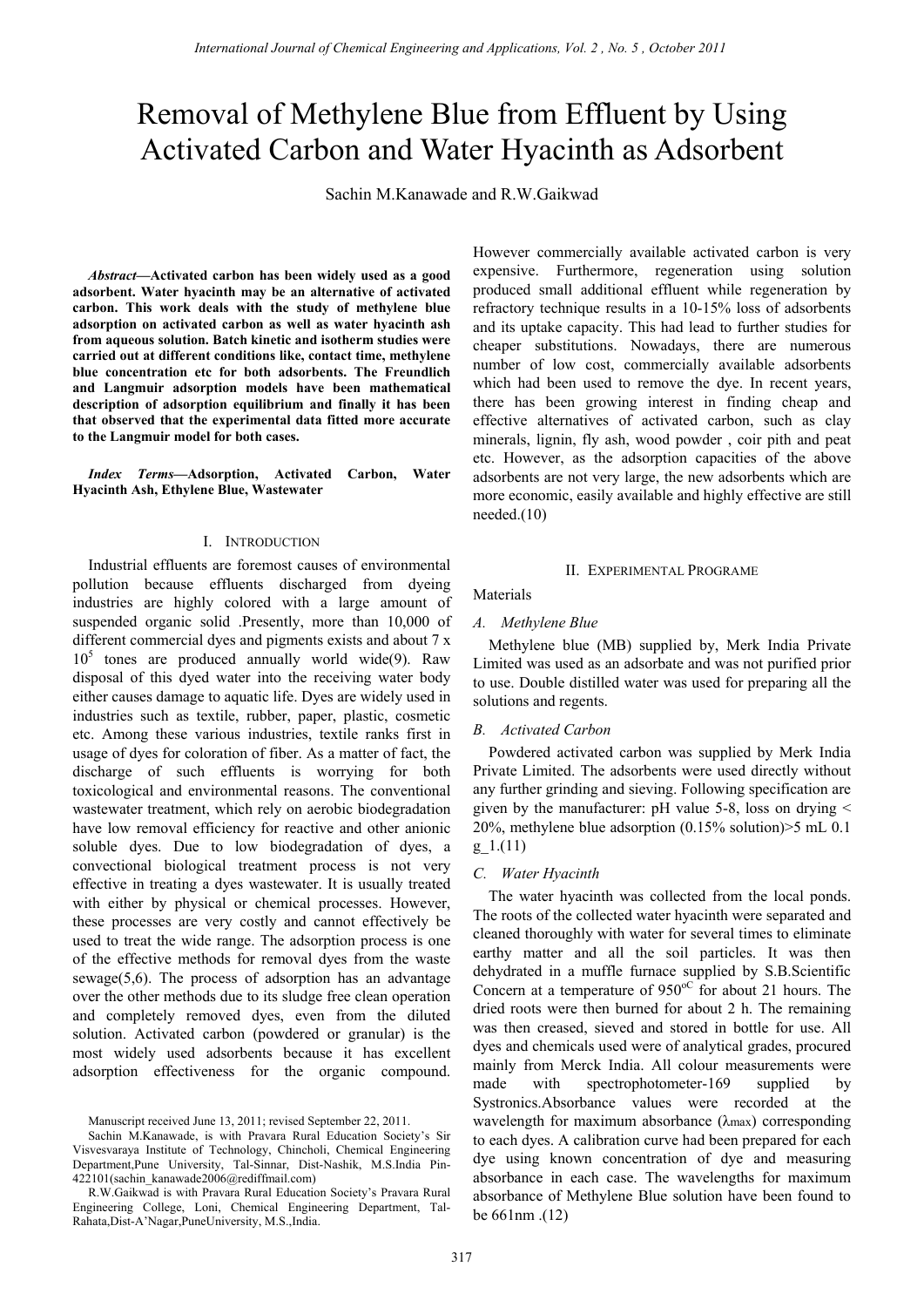# III. EXPERIMENTAL PROCEDURES

Aqueous solutions (5 ppm, 10 ppm and 20 ppm respectively) of methylene blue were prepared by adding known amount of dye in de-ionized water. Batch adsorption experiments were carried out by shaking required amount of adsorbent with 20 mL for a period of 8 minutes in a shaker and the mixture is allowed to reach equilibrium for 8-9 hrs. Experimental results were taken for different concentrations, temperature, pH. The pH of dye solutions was adjusted by 1N NaOH/1N HCl solutions. During batch adsorption experiments, temperature was controlled using constant temperature bath and varied at three different temperatures i.e.  $8^{0}$ C,  $27^{0}$ C and  $60^{0}$ C. The adsorbent was removed by centrifugation and the concentration of dye in the supernatant liquid was measured with the help of spectrophotometer and using the calibration curve.(3)



Fig. A. Adsorption Process

# IV.. RESULTS & DISCUSSION

#### *A. Effect of Time and Concentration*

The effects of time on percentage removal of dye have been shown in Fig. 1 and 2. Adsorption of dye from the solution increases with the time and finally attains equilibrium in 80 mins for methylene blue adsorption using activated carbon and 77 mins for methylene blue adsorption using water Hyacinth. Removal of dyes carried out at pH 6.3 when the concentration of dye is increased from 5 to 20 mg/L which indicates that the adsorption of dye depends on its concentration (1).



Fig.1 % Removal vs time using activated carbon on methylene blue solution at three different temp



Fig.2 % Removal vs time using water hyacinth on methylene blue solution at three different temp

#### *B. Adsorption Dynamics*

The rate constant of adsorption ,Kad for removal of methelene blue by activated carbon and water hyacinth at 27 0C determined using the rate expression derived by Lagergren et al.[8]

$$
\log(q_e - q) = \log q_e - \frac{K_{od}t}{2.303}
$$
 (1)

where  $q_e$  = The amount of dye adsorbed at equilibrium and  $q$ = the amount of dye adsorbed at any time t (both in mg/g) From the adsorption dynamics the rate constant Kad at  $27^{00}$ was found to be  $4.39 \times 10^{-2}$ /min and  $5.01 \times 10^{-2}$ /min for adsorption of methylene blue on activated

# *C. Adsorption Isotherms*

The adsorption isotherms of the Methylene Blue using the Activated Carbon and Water hyacinth at 9, 28 and  $61^{00}$  have been verified. According to experimental results, the Langmuir isotherm model has been found more accurate compared to the Freundlich isotherm. The adsorption data was investigated with the help of the following linear forms of Freundlich and Langmuir isotherms:

Langmuir Isotherm : 
$$
\frac{C_e}{q_e} = \frac{1}{Q_o b} + \frac{C_e}{Qo}
$$
 (2)

(3)

$$
Freundlich Isotherm: log q_e = log K_f + (1/n) log C_e
$$

The Langmuir parameters, *Q0* and b have been estimated from the slopes and intercepts of the straight lines of plot of (*Ce/qe*) vs. *Ce*, while the values of Freundlich constants, i.e. *Kf* and *n* have been estimated from the plots of log *qe* against log *Ce*. Langmuir constants *QO* and *b* related to absorption capacity and energy of adsorption, respectively, while Freundlich's constants *Kf* indicates the adsorption capacity and 1*/n* is indicative of the intensity of reaction. Parameters of the Langmuir and Freundlich isotherms are tabulated in Table 1 and Table 2.The linear regression was used for estimating the parameters and  $R^2$  value was obtained in each case. For methylene blue adsorption  $R^2$  value lies between 0.935 -0.999 (close to unity) suggesting that the adsorption can be well fitted to both Langmuir and Freundlich isotherms. The experimental data for adsorption of methylene blue on activated carbon have been fitted to both Langmuir and Freundlich model (8).